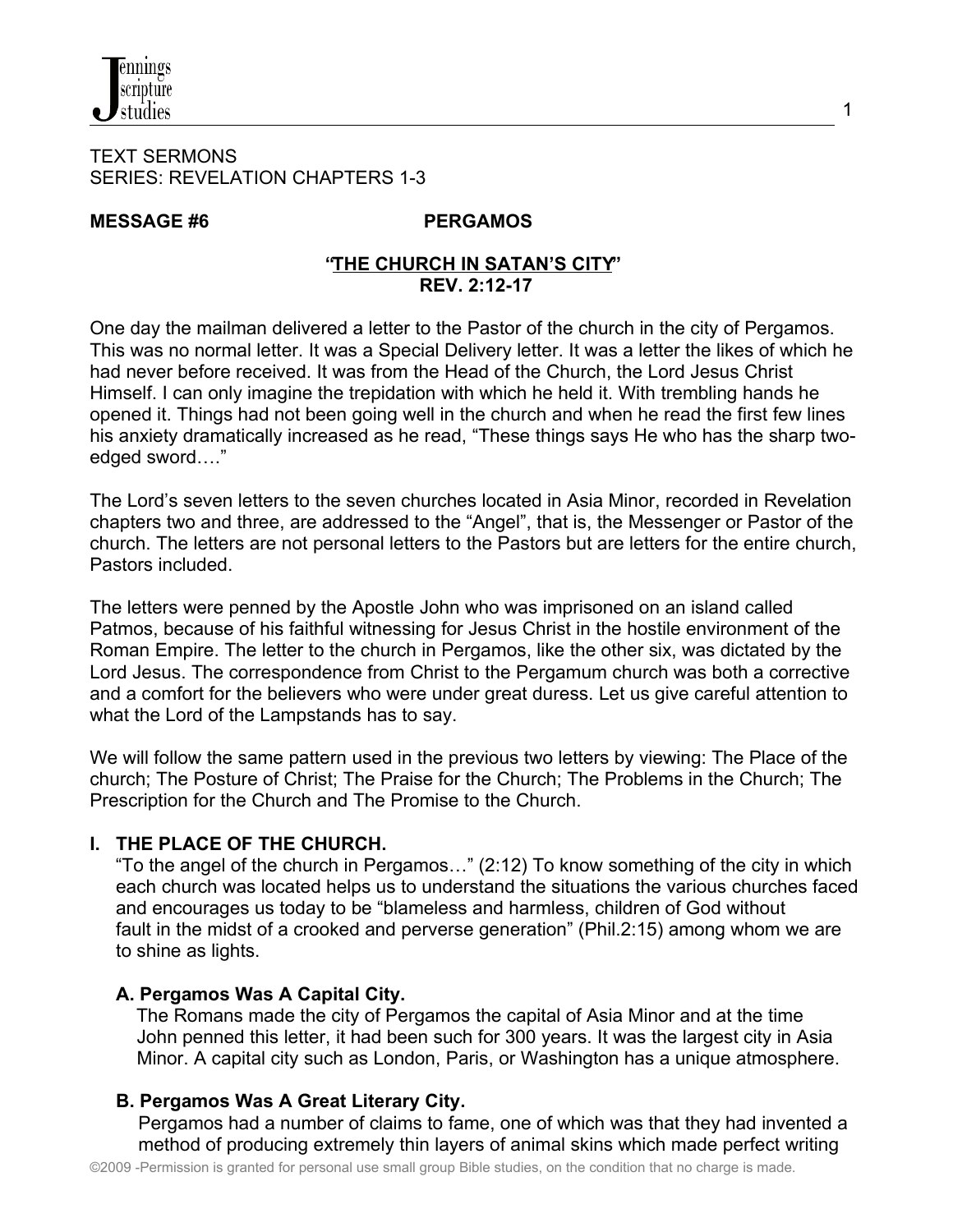

material. They called it "pergement." Over time it came to be known as "parchment." Probably because of the invention of parchment in Pergamos, it was the sight of the greatest library of the ancient world containing over 200,000 volumes, a great number when you consider they were all hand written. Later, Anthony gave the library to Cleopatra, Queen of Egypt, and moved it to Alexandra.

#### **C. Pergamos Was A Great Religious City.**

 Pergamos was located on a hill the summit of which was 1,000 feet above the surr ounding countryside. On the summit were many heathen temples. There were gods for every occasion. Dionysius, Athena, Aesculapius, Serapis, Demeter and many other lesser gods. Also here a great temple had been built for Emperor worship.

 Pergamos was the center of the worship of a god named Asklepios, the god of healing. His full title was "Asklepios, the Savior." The emblem used for Asklepios was a serpent. The coins in Pergamos had the emblem of a serpent on them. Serpents were put into the temple at night and persons with infirmities would pay to sleep in the temple because it was thought that if a serpent crawled over the patient during the night, the infirmity would be healed. The temple to Asklepios became a healing center connected to the worship of this snake god.

 Also located in Pergamos was the temple of Zeus. It was the greatest temple there. It looked like a seat or throne. It was also an altar where animal sacrifices were burned 24 hours a day by a continuously changing team of priests. The sickening smell of burning flesh permeated the air in Pergamos and all day long a column of smoke curled upward as an offering to the gods. The smoke could be seen for miles around and served to keep the supremacy of Zeus in the public eye. It also served as a constant reminder to Christians that Satan was indeed at home in Pergamos.

This was Pergamos, a Satanic stronghold. But it was also a place where Jesus Christ had a stronghold! He had a church there, weak though it might have been. To this church He sent a letter. It opens with these words, "To the angel of the church in Pergamos write, 'These things says He who has the sharp two-edged sword …." (2:12)

#### **II. THE POSTURE OF CHRIST.**

As has been stated, the posture of Christ as He introduces Himself to each church, reveals His attitude toward the church. His introductory words to Pergamos were, "These things says He who has the sharp two-edged sword." His posture is powerful, dividing, penetrating and austere. It indicates that there is trouble in the church that needs to be cut away.

The writer of Hebrews reminds us that "the word of God is living and powerful, and sharper than any two-edged sword, piercing even to the division of soul and spirit, and of joints and marrow, and is a discerner of the thoughts and intents of the heart." (Heb.4:12)

#### **III. THE PRAISE FOR THE CHURCH.**

Rev. 2:13 "I know your works, and where you dwell, where Satan's throne is*.* And you hold fast to My name, and did not deny My faith even in the days in which Antipas was My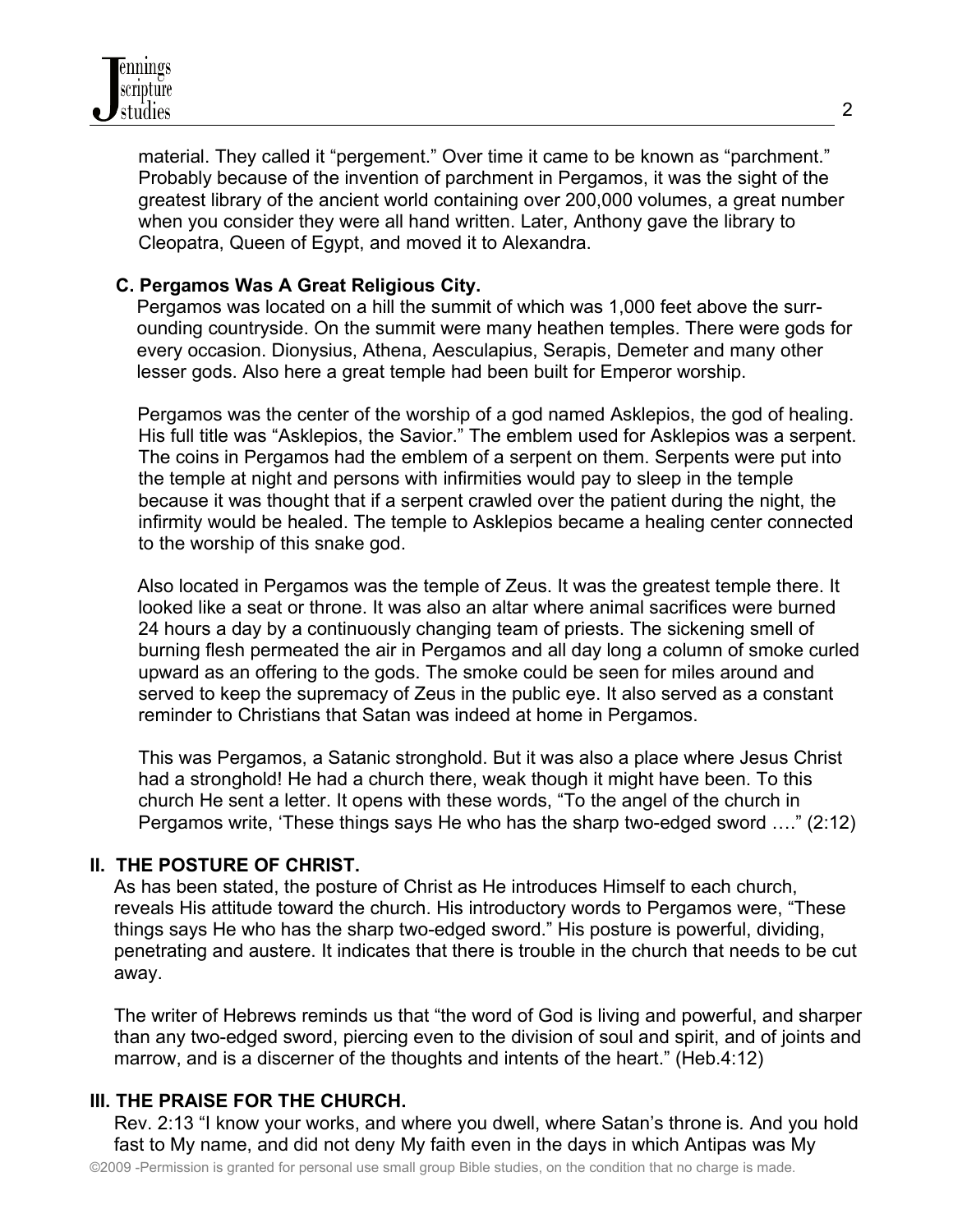faithful martyr, who was killed among you, where Satan dwells." He remarks about four areas of their circumstances:

#### **A. I Know What You Are Doing..** "I know your works." v.12

In the midst of gross wickedness they were working for Christ**.** The faithful were yet letting their light shine in a very dark environment. There are those today who take a pessimistic view of things and say, "Things are so bad. There is so much evil in the world, why fight it?" There were people of faith in the Pergamos church who kept on working against humanly insurmountable odds which should be an encouragement to all churches everywhere today to "fight the good fight of faith."

## **B. I Know Where You Are.** "I know where you dwell." v.13

 Right there in Pergamos, where the god of healing was worshipped under the Satanic emblem of snakes, objectionable as that was for the Christian believer, the church was to minister and grow.

 Right there where the sacrifices to Zeus filled the air and persecution came from the hands of the people who were opposed to the church – right there Jesus commended some of the believers for refusing to deny His name. One of them, Antipas, had already been martyred for his faithfulness to Christ.

 There are countries today where it is very dangerous to declare one's faith in Christ and where Christians are persecuted and Christian churches are forbidden. We need to pray for our persecuted brethren and thank God for the freedom we have in our own country and spread the Good News while we can.

## **C. I Know Your Enemy.**

In addition to the heathen temples, gods and religions all around them, and if that was not enough opposition, the church in Pergamos had the twin liabilities of Satan's throne and Satan's headquarters being in their city.

1. *Satan's Throne*. v.12 – "where Satan's throne is."

 Many scholars believe that this statement refers to the great altar of Zeus on the hill overlooking the city. It was a great chair or throne, forty feet high and it is believed by many to be "Satan's throne" to which Jesus made reference.

- 2. *Satan's Headquarters*. v.12 "where Satan dwells." The Greek is "where Satan lives" – not "visits! Contemplate this statement carefully: Jesus said that at that time Satan lived in Pergamos. A brief statement about the doctrine of Satan will help us understand Jesus' statement.
	- a. Satan is a created but fallen being, superhuman, personal and an evil worldpower, presented in Scripture as the adversary both of God and men. He is not all-powerful, all-wise and he is not personally present everywhere at all times as God is. His evil influence and work is carried out by demons who are scattered universally. His personal presence is wherever spiritual darkness and evil are at their worst, after all, he is called "the Prince of darkness."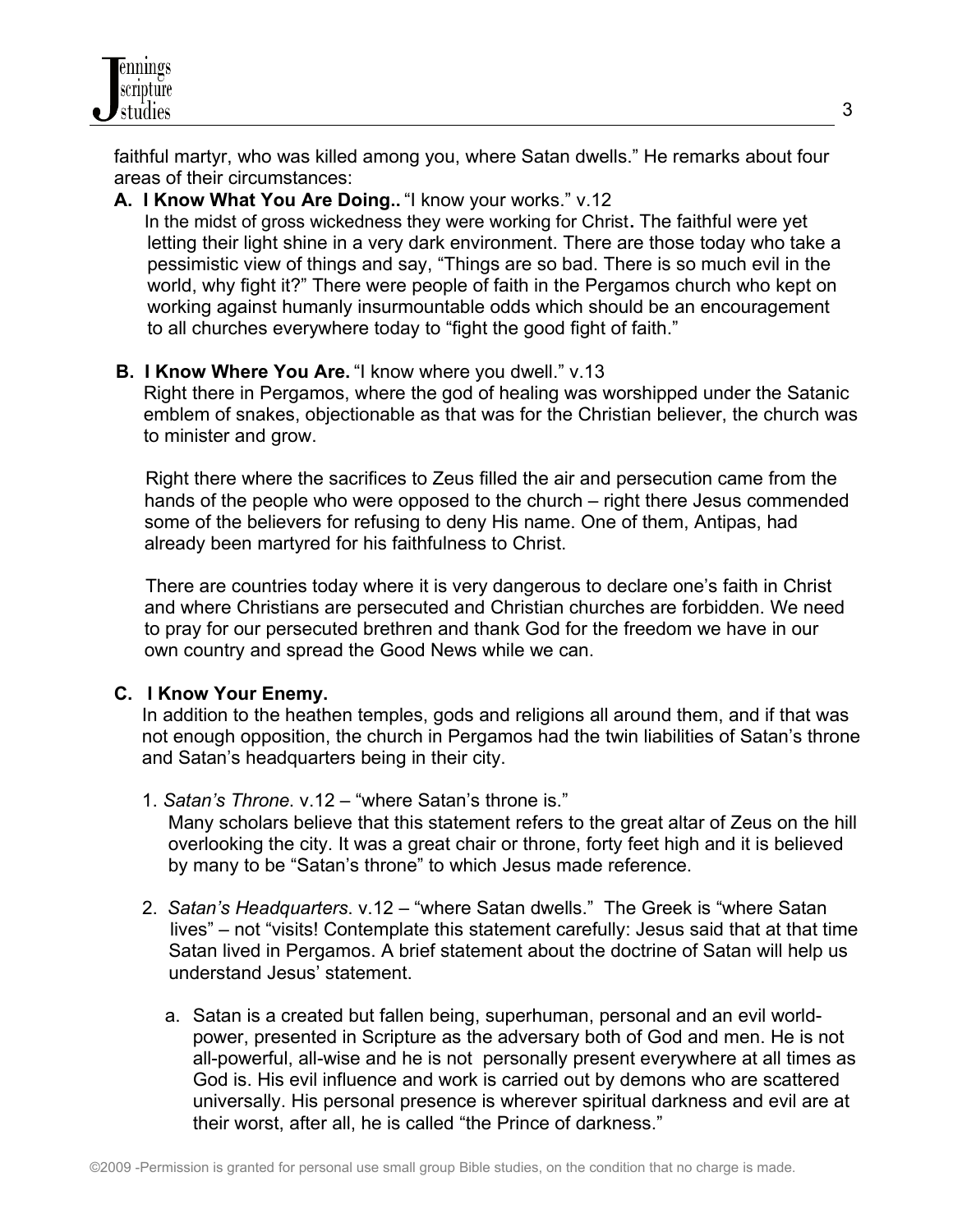b. Pergamos was headquarters of Satan at the time Jesus sent the letter to the church in that city. Dr. Lehman Strauss wrote, "In a special sense Satan's headquarters were in Pergamos. Pergamos was in that day Satan's capital." (Strauss, "Prophetic Mysteries Revealed.")

 What an appropriate place for one of the Lord's Lampstands! The darker the night, the brighter the light shines. At the time there was no darker place on earth than Pergamos and the church there was Christ's salt and light. We too, have our own enemies, "among whom you shine as lights in the world" (Phil.2:15)

#### **D. I Know Of Your Faithfulness.** v.12

"You hold fast to My name, and did not deny My faith even in the days in which Antipas was My faithful martyr, who was killed among you, where Satan dwells."

 There were representatives of Jesus Christ in this wicked place and they upheld His name, did not deny the faith even when one of their number was martyred, and even though Satan's headquarters was located there. The Christian life is not about comfort in this world but it is about conquest. We may feel that it would be much easier to be in some other place or under some other set of circumstances when the going gets rough. But Paul wrote, "Who shall separate us from the love of Christ? Shall tribulation, or distress, or persecution, or famine, or nakedness, or peril, or sword? As it is written: 'For Your sake we are killed all day long; we are accounted as sheep for the slaughter.' Yet in all these things we are more than conquerors through Him who loved us." (Rom.8:35-37)

 If the Christians in Pergamos could hold fast to His name and not deny His faith, we certainly should be able to so today in our environment. You will recall that the church in Smyrna was located where there was a synagogue of Satan. The church in Pergamos was located where Satan had temporarily set up his headquarters. And yet these two churches were going on for God. Therefore, let us not give up to the world, give in to the flesh or give over to the devil but keep going for Christ until He comes for us!

#### **IV. THE PROBLEMS IN THE CHURCH.** Rev.2:14-15

 **"**But I have a few things against you, because you have there those who hold the doctrine of Balaam, who taught Balak to put a stumbling block before the children of Israel, to eat things sacrificed to idols, and to commit sexual immorality. Thus you also have those who hold the doctrine of the Nicolaitans, which thing I hate."

 *The Message* renders v.14 as follows: "why do you indulge that Balaam crowd? Don't you remember that Balaam was an enemy agent, seducing Balak and sabotaging Israel's holy pilgrimage by throwing unholy parties? And why do you put up with the Nicolaitans, who do the same thing?"

 The Efficiency Expert examined the Pergamos church and said while there was much in their favor that He had a few things against them, namely, they had allowed libertarians to infiltrate the church. This was in two forms: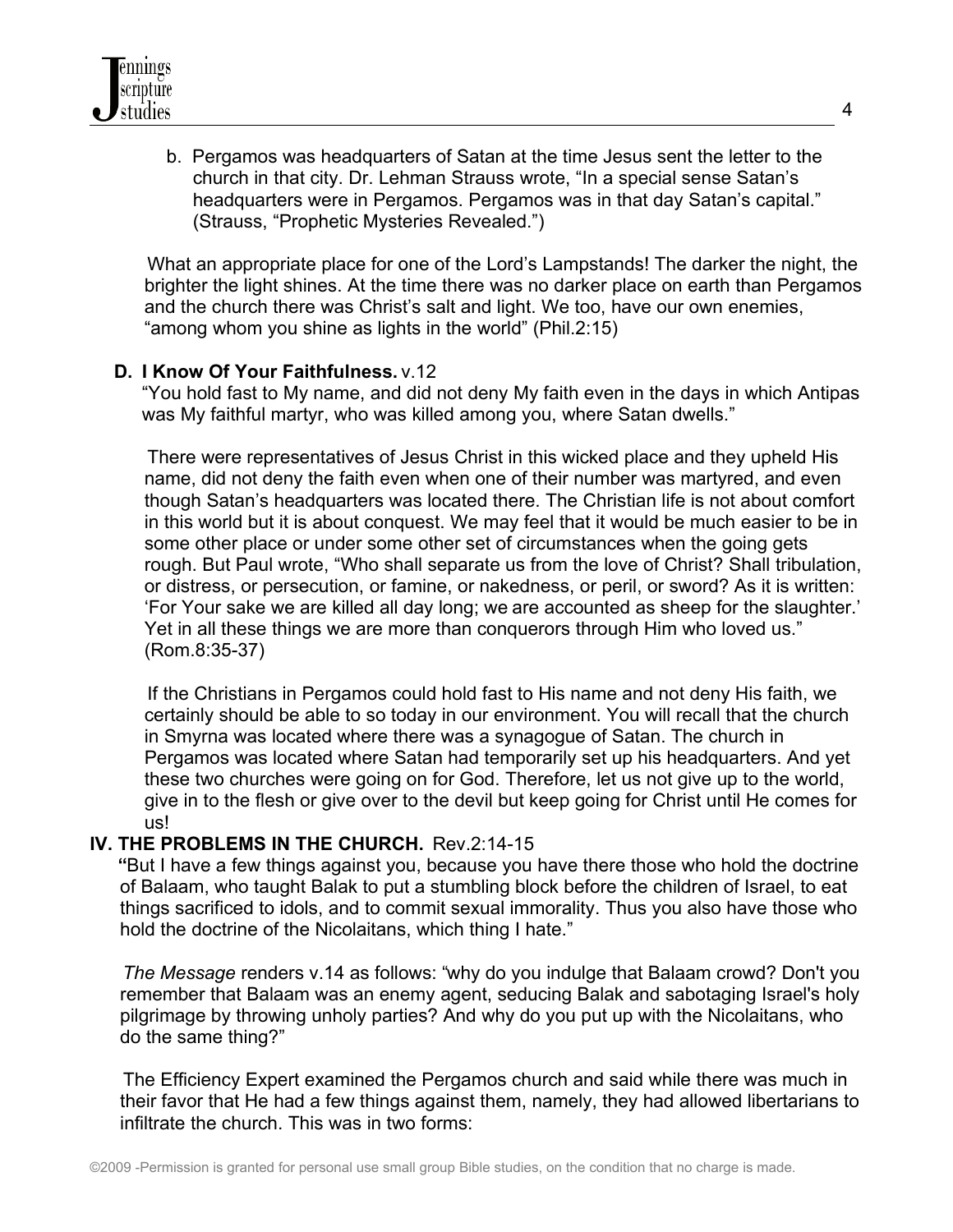# **A. The Teaching of Balaam.** v.14

 "I have a few things against you, because you have there those who hold the doctrine of Balaam, who taught Balak to put a stumbling block before the children of Israel, to eat things sacrificed to idols, and to commit sexual immorality."

 The story of Balaam, the false prophet who caused problems for Israel, is recorded in Numbers chapters 22-24. The King of Moab hired Balaam to curse Israel, but when that did not work out as they desired, Balaam told the wicked King, in essence, "If we can't put a curse on them then corrupt them and God will judge them. So the Moabites sent their women over to intermarry with the Israeli men and taught them to eat food offered to idols. This was strictly forbidden by God.

 The "doctrine of Balaam" referred to in the church in Pergamos was the teaching by some in the church that it was alright to commit sexual immorality, probably by consorting with the temple prostitutes. Balaam's teaching was: "If you can't curse them, then corrupt them by encouraging them to disqualify themselves by using liberty as license to sin.

# **B. The Teaching of The Nicolaitans.** v.15

"You also have those who hold the doctrine of the Nicolaitans, which thing I hate."

In verse 6, when writing to the church at Ephesus, Jesus condemns the "deeds of the Nicolaitans" and here in Pergamos, he condemns the "doctrine of the Nicolaitans." The word "Nicolaitans" comes from two Greek words, "nikos" meaning "victory" and "laos" meaning "people."

The sect of the Nicolaitans abused the truth of Christian liberty by appealing to the grace of God to justify their loose lifestyles. They changed Paul's statement in Romans 5:20, "Where sin abounded, grace abounded much more" to mean: "The more you sin the more grace that you receive." Or, in present day terminology: "Don't worry about doing wrong; God's grace will surely cover your sin." The dictionary definition of "libertarian" is: "An advocate of full, unrestrained freedom of thought and action." The dictionary definition of "libertine" is: "One who is sexually unrestrained, promiscuous, licentious."

 The teaching of Balaam and of the Nicolaitans was a very convenient and accommodating teaching in Pergamos. Both groups were totally immersed in the culture of Pergamos and sought to justify their indulgences on the grounds that God's grace allowed them this latitude. Just because they could exercise such liberty was no reason that they should! Neither is it an excuse for Christians in our day, or any day for that matter, to run to the excesses of the worldlings!

 Christianity brought a new standard of living, new morals, values and priorities to the corrupt culture of Pergamos. It was in opposition to loose living, immorality, indecency and idolatry. And so is genuine Christian teaching and living in our culture today. We are to confront culture, not conform to it! Paul's teaching to the church in Rome is certainly right on the mark for us today: "I beseech you therefore, brethren, by the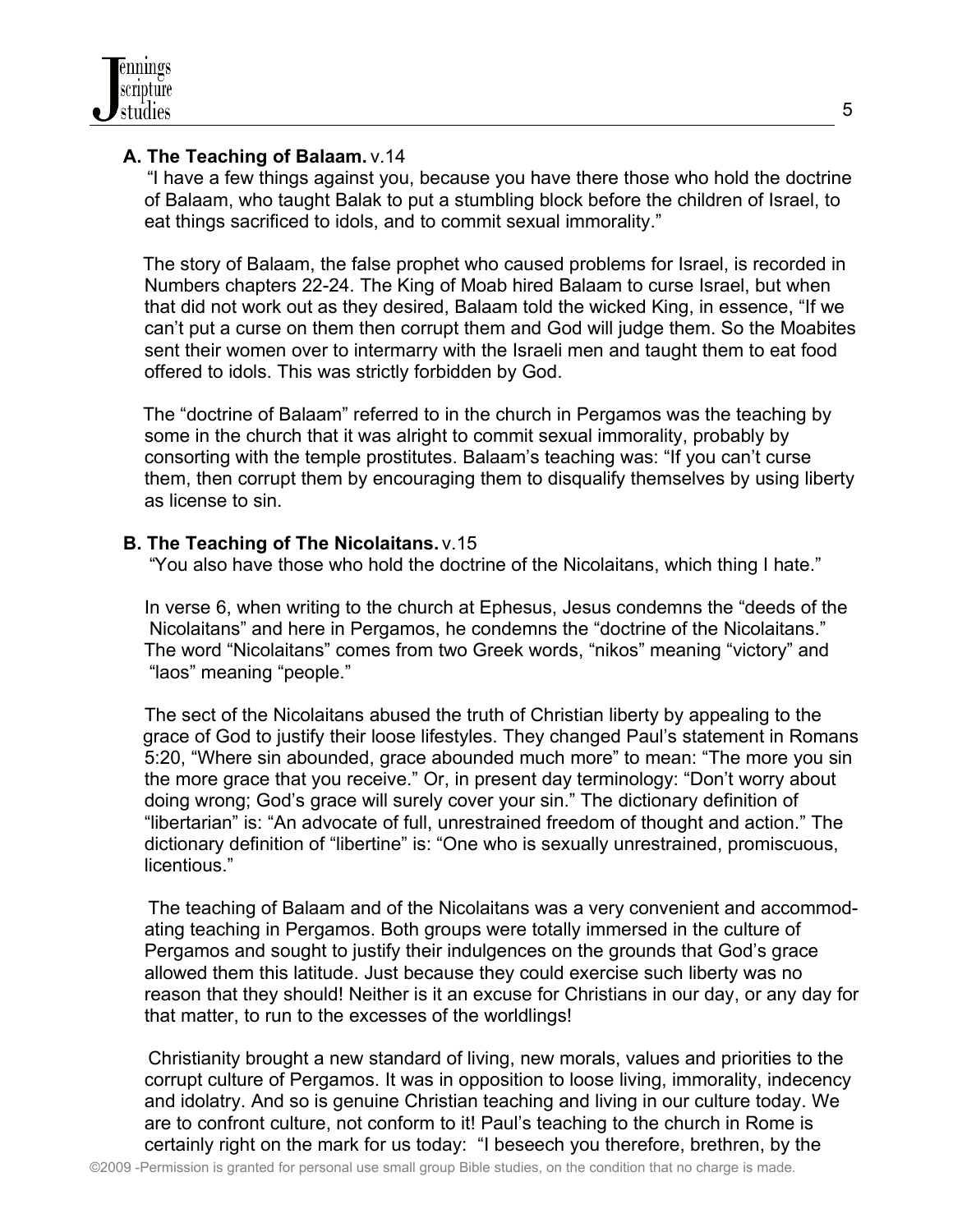mercies of God, that you present your bodies a living sacrifice, holy, acceptable to God, which is your reasonable service. And do not be conformed to this world, but be transformed by the renewing of your mind, that you may prove what is that good and acceptable and perfect will of God." (Romans 12:1-2)

#### **V. THE PRESCRIPTION FOR THE CHURCH.** v..16

 "Repent, or else I will come to you quickly and will fight against them with the sword of My mouth." They are given two options: swift repentance or severe reprimand.

#### **A. Repentance.**

 The only remedy for sin, compromise, worldliness, error and unfaithfulness is to repent. The call today is for tolerance. The Bible says, "You that love the LORD, hate evil." (Psalm 97:10) and "The fear of the Lord is to depart from evil." (Psalm 34:14)

**B. Reprimand.** "else I will come to you quickly and will fight against them with the sword of My mouth." Notice that the Lord said "I will come to *you* and will fight against *them."* He is saying, "If you do not deal with the offending persons, I will." The church in Pergamos had to make a choice between two thrones: the throne of God or the throne of Satan. The Balaamites and the Nicolaitans were trying to serve both thrones.

 There are Balaamites and Nicolaitans in churches today. They stand up for God on Sunday and then strike up a deal with the devil on Monday. Someone wrote, "They're praising God on Sunday, they'll be alright on Monday, it's just a habit they've acquired!" God's message for such is: " Do not be unequally yoked together with unbelievers. For what fellowship has righteousness with lawlessness? And what communion has light with darkness? And what accord has Christ with Belial? Or what part has a believer with an unbeliever? And what agreement has the temple of God with idols? For you are the temple of the living God. As God has said: 'I will dwell in them and walk among them. I will be their God, and they shall be My people.' There-

 fore 'Come out from among them and be separate, says the Lord. Do not touch what is unclean, and I will receive you. I will be a Father to you, and you shall be My sons and daughters says the LORD Almighty.'" (II Cor. 6:14-17)

#### **VI. THE PROMISE TO THE CHURCH**. v.17

"To him who overcomes I will give some of the hidden manna to eat. And I will give him a white stone, and on the stone a new name written which no one knows except him who receives it."' He promises: hidden manna, a white stone and a new name. What do these terms mean?

#### **A. "Hidden Manna."**

 This appears to be in contrast to food offered to idols so prevalent a practice in Pergamos. Manna was food fed to the Israelites in the wilderness and came from heaven. Jesus said during His earthly ministry, "I have food to eat that you do not know about." (John 4:32) God has many surprises that await us in heaven that to us